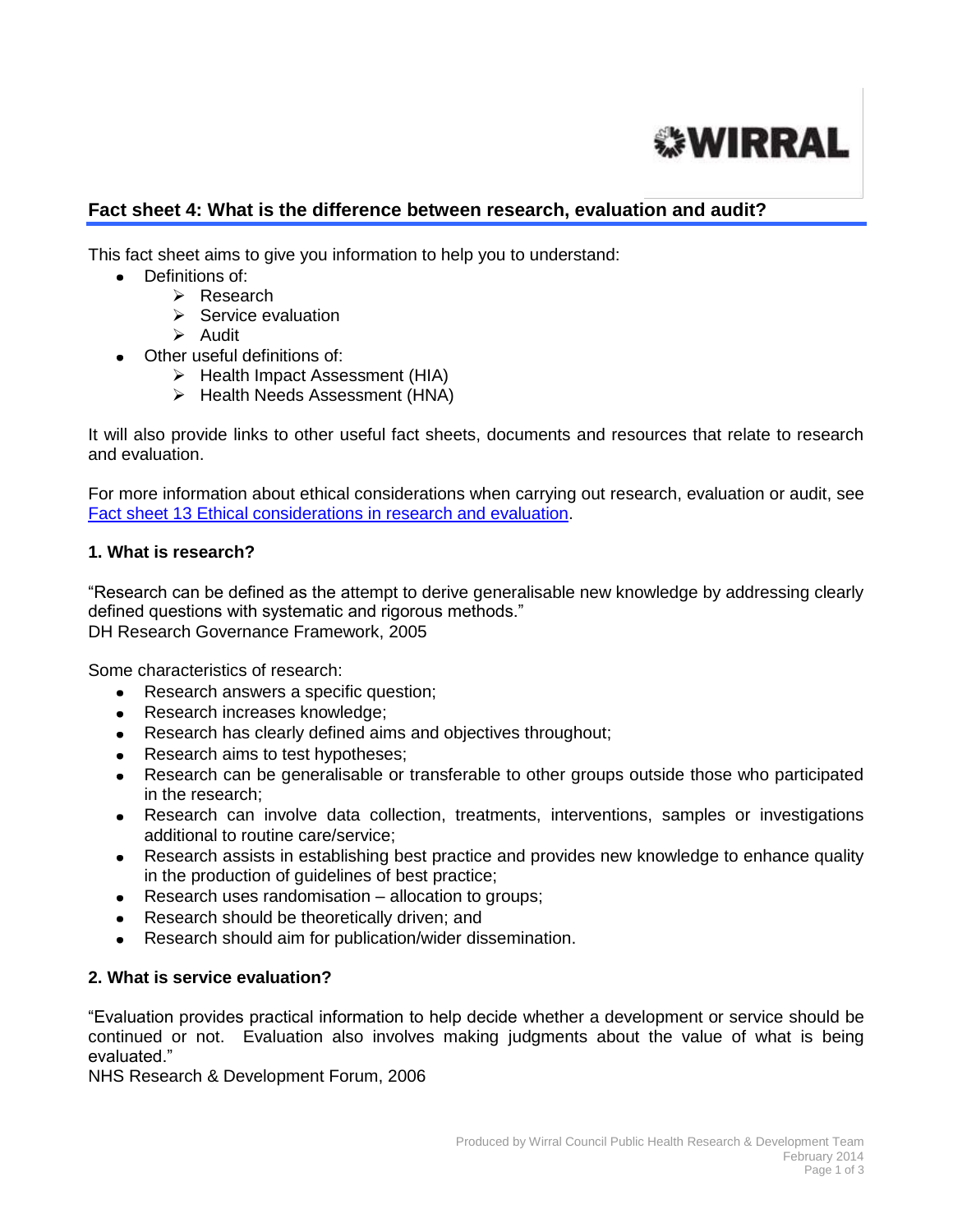Some characteristics of service evaluations:

- Service evaluations define and judge existing service delivery, where research may trial a new approach;
- In service evaluations, agreed levels of service are systematically monitored and evaluated;
- Service evaluation determines the value of a service;
- In service evaluations, participants are usually patients/service users, carers or staff:
- Service evaluations do not require ethical approval;
- Service evaluations provide practical information such as costs, benefits, strengths and weaknesses of a service;
- Service evaluations can use number of qualitative and/or quantitative research methods;
- Service evaluations provide a 'Snap shot' of a service; and
- The data collected during an evaluation can be used at a later date for research providing it meets ethical standards.

### **3. What is clinical audit?**

"Clinical audit is a quality improvement process that seeks to improve patient care and outcomes through systematic review of care against explicit criteria and the implementation of change." Department of Health, 2004, Standards for Better Health

Some characteristics of audits:

- An audit assesses care currently being provided against a predetermined standard (e.g. of performance or clinical benefit);
- An audit may involve service users, carers or staff input;
- An audit aims to determine if improvements or changes to the current level of service provided are required;
- An audit does not carry out any experiments or new treatments/interventions on users;
- An audit never involves disturbance to users beyond normal clinical management/practice;
- An audit does not require ethical approval;
- An audit has potential to influence changes in practice;
- No randomisation is involved; and
- Clinical audit forms one area of quality assurance.

### **4. Health Impact assessment (HIA)**

Health Impact assessment (HIA) is "A combination of procedures, methods and tools by which a policy, programme or project may be judged as to its potential effects on the health of a population, and the distribution of those effects within the population."

[European Centre for Health Policy, WHO Regional Office for Europe. Gothenburg Consensus Paper](http://www.euro.who.int/document/PAE/Gothenburgpaper.pdf)  [\(1999\)](http://www.euro.who.int/document/PAE/Gothenburgpaper.pdf)

A HIA may be undertaken prior to the implementation of a policy, programme or project and assesses the potential positive and negative impacts on the health of populations both directly and indirectly affected by the policy, programme or project. The assessment should assess the severity and likelihood of the identified positive and negative impacts and recommend mitigation measures to maximise positive health impacts and minimize negative health impacts.